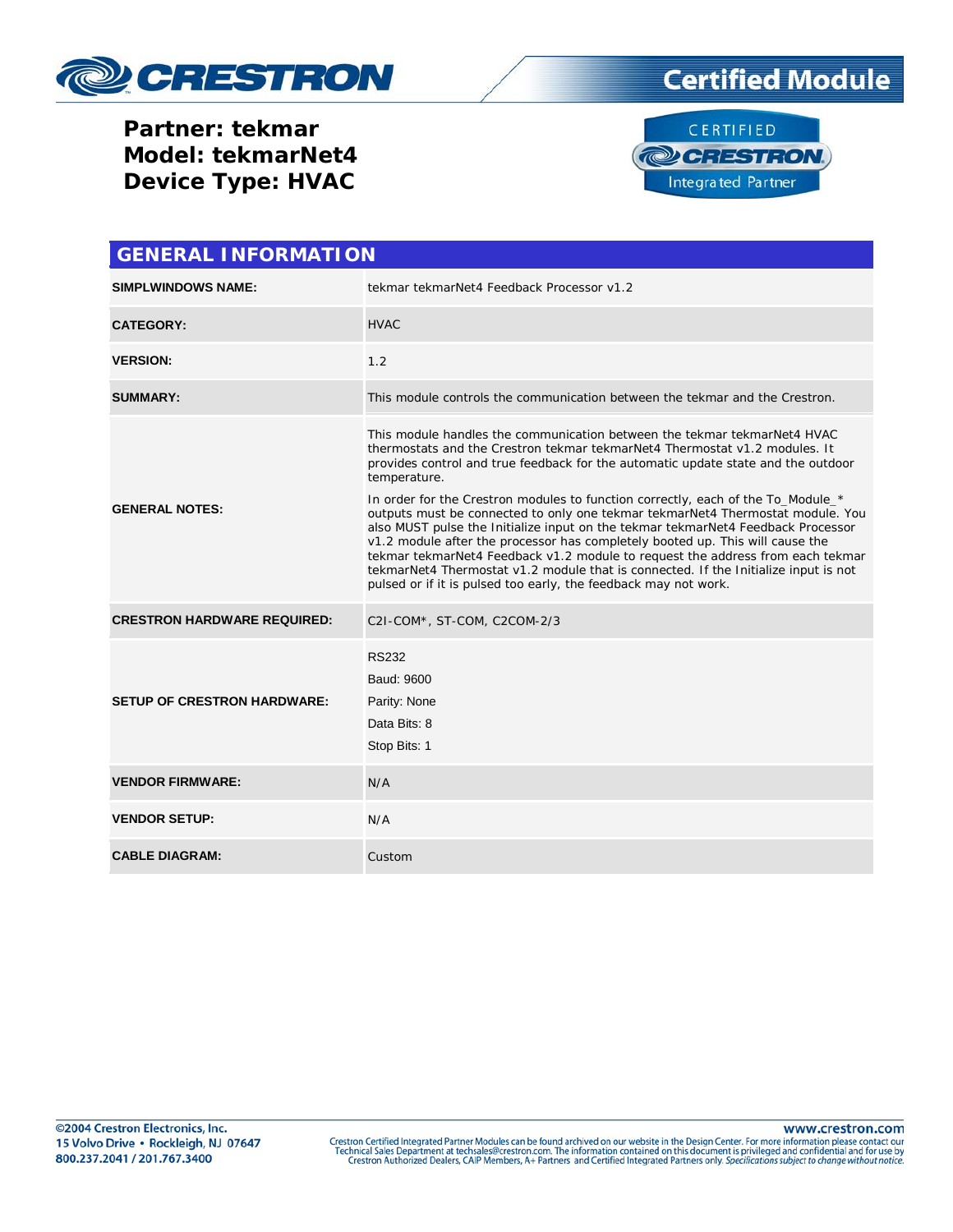

## Partner: tekmar Model: tekmarNet4 **Device Type: HVAC**





| <b>CONTROL:</b>                                |              |                                                                                                                                                      |  |  |  |  |
|------------------------------------------------|--------------|------------------------------------------------------------------------------------------------------------------------------------------------------|--|--|--|--|
| <enable disable=""> Automatic Updates</enable> | D            | Pulse to enable and disable automatic updates.                                                                                                       |  |  |  |  |
| Initialize                                     | D            | Pulse to get the automatic update state and outdoor temperature. This also gets<br>the addresses from the tekmar tekmarNet4 Thermostat v1.2 modules. |  |  |  |  |
| Poll Enable                                    | D            | Hold high to enable polling for the automatic update state and the current outdoor<br>temperature every 30 seconds.                                  |  |  |  |  |
| <b>From Device</b>                             | S            | Serial signal to be routed from a 2-way serial com port.                                                                                             |  |  |  |  |
| <b>From Modules</b>                            | <sub>S</sub> | Serial signal to be routed from all tekmar tekmarNet4 Thermostat v1.2 modules.                                                                       |  |  |  |  |

| <b>FEEDBACK:</b>                                       |   |                                                                                                                            |  |  |
|--------------------------------------------------------|---|----------------------------------------------------------------------------------------------------------------------------|--|--|
| Automatic_Updates_Are_ <enabled disabled=""></enabled> | D | High to indicate the current automatic update state.                                                                       |  |  |
| Current_Outdoor_Temperature_Value                      | A | Analog output indicating the current outdoor temperature. To be displayed<br>using a digital gauge on a touch panel. XXX.X |  |  |
| <b>To Device</b>                                       | S | Serial signal to be routed to a 2-way serial com port.                                                                     |  |  |
| To Module $<1-24$                                      | S | Serial signals to be routed to the From_Processor input on one of the tekmar tekmarNet4 Thermostat v1.2 modules.           |  |  |

www.crestron.com

Crestron Certified Integrated Partner Modules can be found archived on our website in the Design Center. For more information please contact our<br>Technical Sales Department at techsales@crestron.com. The information contain